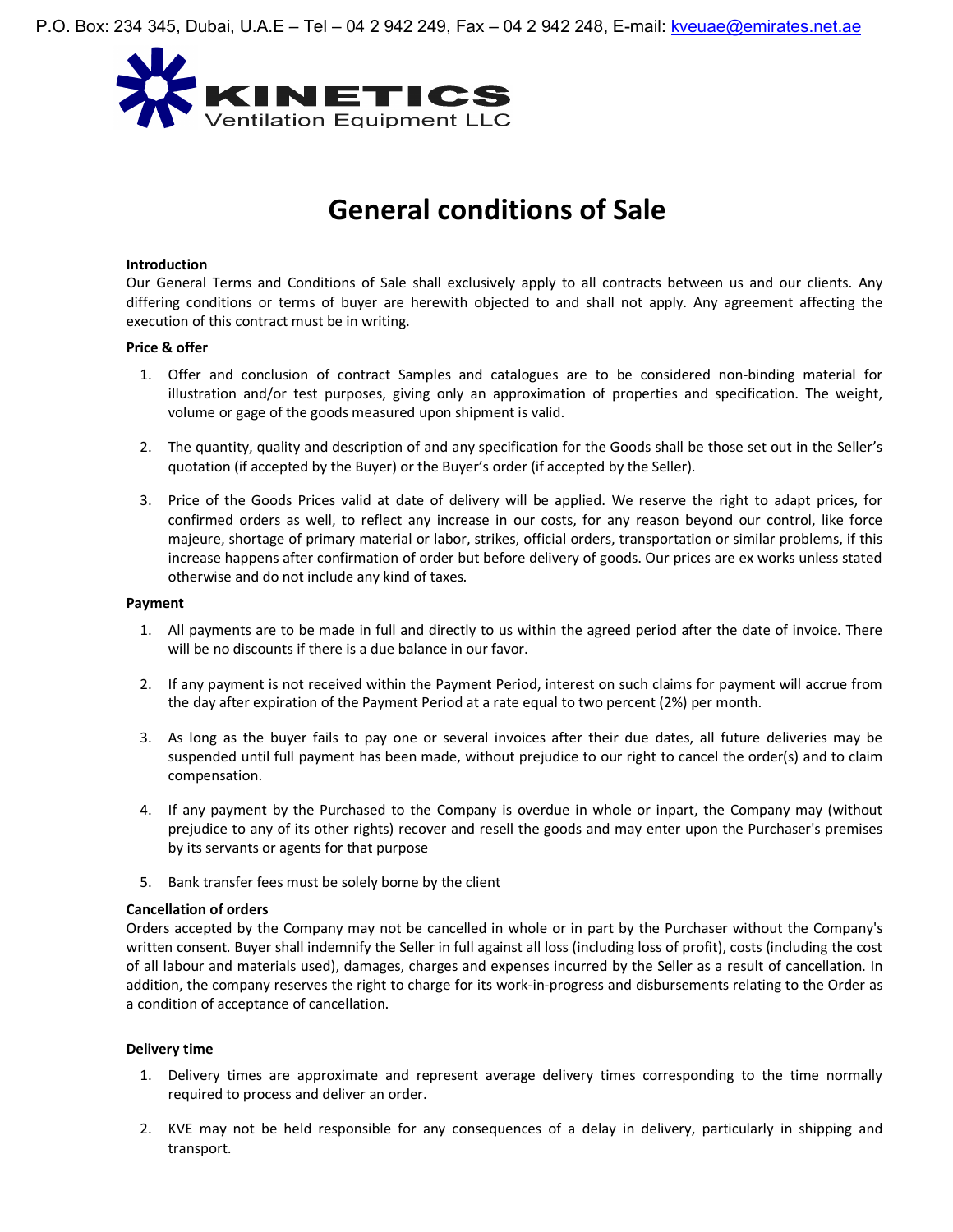

- 3. The buyer is obliged to thoroughly check the goods for faults immediately after delivery.
- 4. The Buyer shall take delivery of the Goods within five days of the Company giving it notice that the Goods are ready for delivery.
- 5. Any dates specified by the Company for delivery of the Goods are intended to be an estimate and time for delivery shall not be made of the essence by notice. If no dates are so specified, delivery shall be within a reasonable time.
- 6. If for any reason the Buyer fails to accept delivery of any of the Goods when they are ready for delivery, or the Company is unable to deliver the Goods on time because the Buyer has not provided appropriate instructions, documents, licenses or authorizations:
	- 1. Risk in the Goods shall pass to the Buyer (including for loss or damage caused by the Company's negligence);
	- 2. The Goods shall be deemed to have been delivered.
	- 3. The Company may store the Goods until delivery, whereupon the Buyer shall be liable for all related costs and expenses (including, without limitation, storage and insurance).
- 7. The Company may deliver the Goods by separate installments. Each separate installment shall be invoiced and paid for in accordance with the provisions of the Contract.

## **Risk and transfer of property**

- 1. The Customer shall bear the risk of any and all direct and indirect damage that may be caused to the goods, immediately after the goods are considered as delivered.
- 2. The Company shall retain ownership of all delivered goods until any debts payable by the Customer with regard to goods delivered or to be delivered by the Company to the Customer under any agreement, as well as with regard to any failure in the performance of such agreements by the Customer, shall be fully satisfied.
- 3. Until ownership of the Goods has passed to the Buyer, the Buyer shall:
	- 1. hold the Goods on a fiduciary basis as the Company's bailey;
	- 2. store the Goods (at no cost to the Company) separately from all other goods of the Buyer or any third party in such a way that they remain readily identifiable as the Company's property;
	- 3. not destroy, deface or obscure any identifying mark or packaging on or relating to the Goods; and
	- 4. Maintain the Goods in satisfactory condition and keep them insured on the Company's behalf for their full price against all risks to the reasonable satisfaction of the Company. On request the Buyer shall produce the policy of insurance to the Company.
- 4. The Buyer may resell the Goods before ownership has passed to it solely on the following conditions:
	- 1. Any sale shall be effected in the ordinary course of the Buyer's business at full market value; and
	- 2. Any such sale shall be a sale of the Company's property on the Buyer's own behalf and the Buyer shall deal as principal when making such a sale.